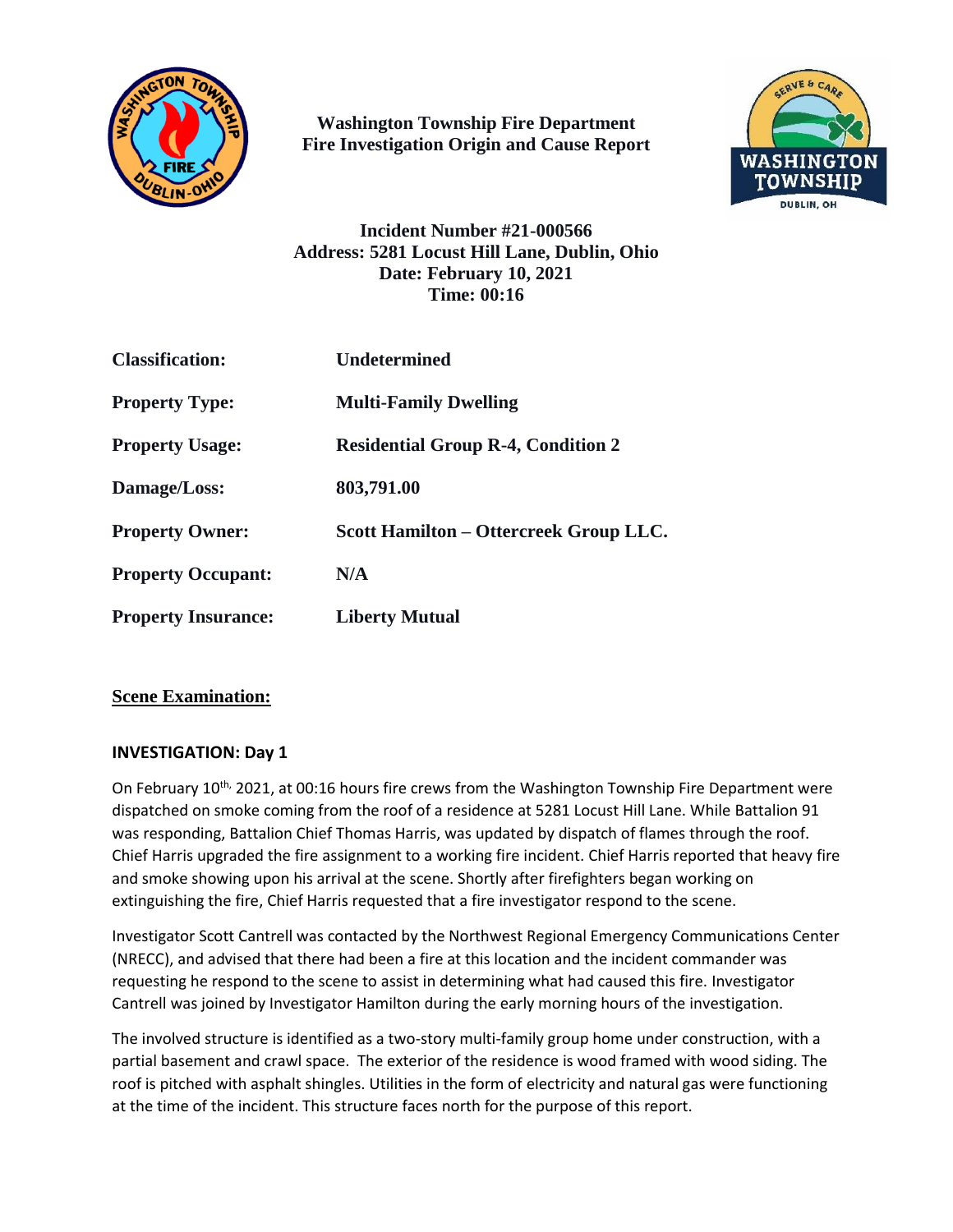The fire scene examination was conducted in a systematic fashion by working clockwise around the exterior of the property and then from the area of least burn damage to the area of greatest burn damage.

Fire patterns were analyzed, fire debris examined, and numerous digital photographs were taken. The examination of the residence revealed fire patterns that were created by smoke, heat, and direct flame impingement on all levels. The area of origin is on the first floor of the residence. Damage from smoke, heat, and flames increase in intensity towards the main living area of the home, near the steps leading to the basement. The primary damage to the structure was central to the residence and extended from the first floor to the second floor. A large hole has burned though the first floor area of origin and into the basement.

The area of origin was deemed not safe to enter after the fire due to several holes and structural concerns. Ice accumulating from diminishing temperatures, in conjunction with suppression efforts, contributed as hazards for investigators. The basement was flooded with over four feet of water from fire extinguishment efforts, this water was removed from the structure after the structure thawed.

Investigators Cantrell and Hamilton spoke with the general contractor, Tom McMillon, who stated that six tradesmen were working on the day prior to the fire. He stated most of the work was on the second floor, which included wood trim and painting. He further stated that nothing unusual occurred during the work day. Mr. McMillon was the last to leave on the day prior to the fire, at approximately 16:30 hours. He received a call at approximately 02:12 hours from the Washington Township Fire Department informing him of the fire. Mr. McMillon was able to assist investigators by drawing on the building plans, a layout of items on the first floor of the residence. It should be noted that no items were reported within the area of origin.

Evidence was collected in the area of origin, in the main living room adjacent to the basement stairs. Sample 1 was taken from the basement under the first floor hole. Sample 2 was taken from the  $1<sup>st</sup>$  floor subfloor at the edge of the hole. An accelerant detection canine from the Columbus Division of Fire was called to the scene and worked on the  $1<sup>st</sup>$  floor areas that were safe to occupy. The canine gave no indication that there was a presence of ignitable liquids, and no additional samples were collected.

A Dublin Police unmanned aircraft, (drone) was requested to the scene to take aerial pictures of the scene and to utilize the drones thermal imagery.

The area of Locust Hill Lane and Dublin Road was canvased for any information and or pictures or video from the fire. The 911 caller, Dene Sanfillipo is the property owner directly to the south of this incident address. She stated she was working late at her office in Dublin and upon driving home, discovered the fire and smoke coming from the roof of the home. She immediately called 911 upon this discovery.

The scene was released to the homeowners at 16:30hrs. Instruction was given to the homeowners to contact their insurance agent to have the scene secured and boarded to prevent any unwanted entry. Homeowners were asked not to disturb the scene until they spoke with their insurance agency.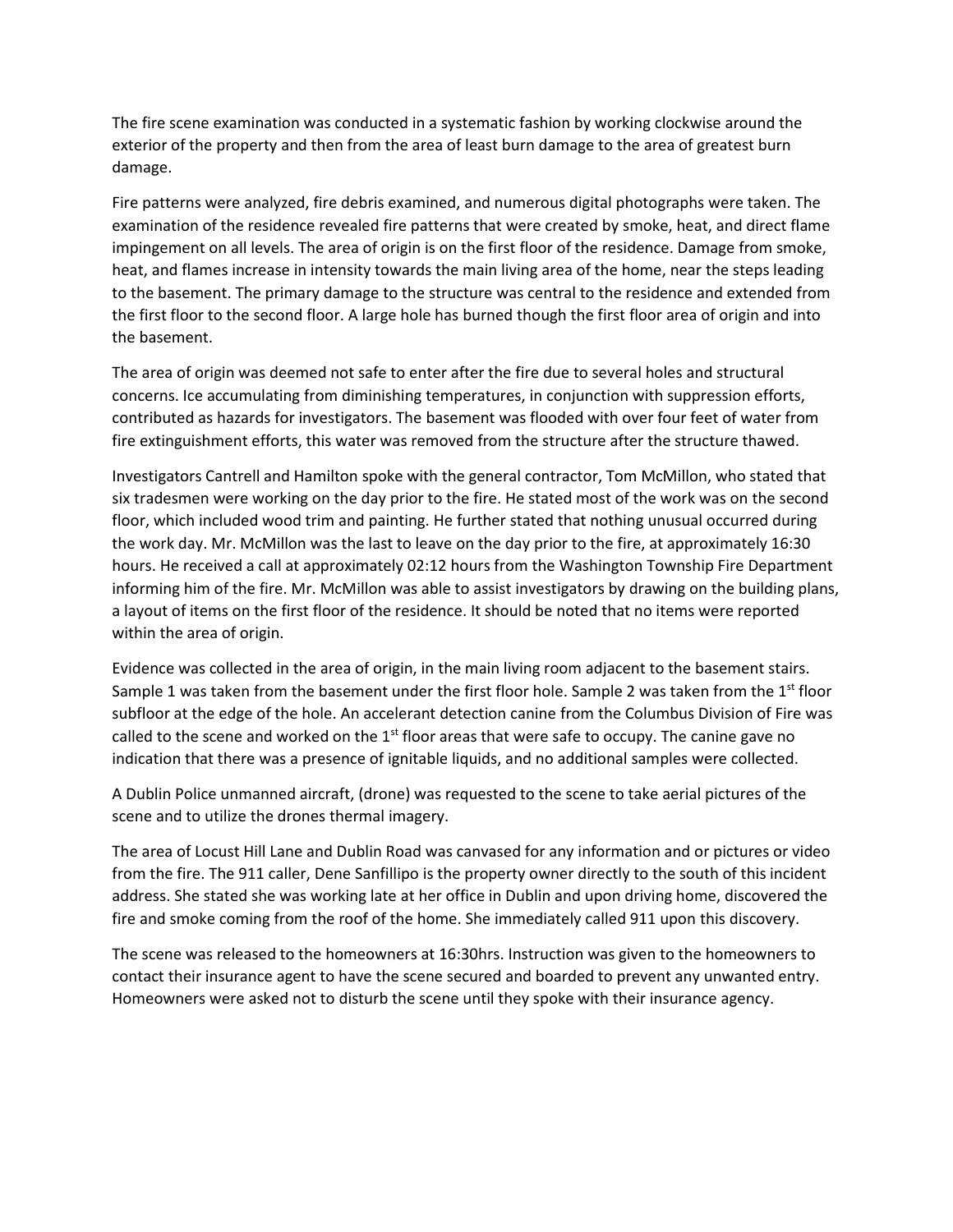### **INVESTIGATION: Day 2**

On February 11<sup>th</sup> Investigator Hamilton and Cantrell returned to the fire scene with written and verbal consent from the homeowner. The scene was further examined for an additional 1.5 hours. No further action was taken this day.

#### **INVESTIGATION: Day 3**

On February 12<sup>th</sup> Investigator Hamilton and Investigator Cantrell returned to the fire scene again with written and verbal consent. During this examination the investigators met with Mark Schockman from Fire and Explosion Consultants (FEC), who was performing the fire investigation for the homeowner's insurance company. This was the first day the investigators were able to investigate the fire and photo document the basement level of the residence after the water was removed from this area.

During this examination it was found that fire from drop down was present beneath the large hole on the first floor. On examination of the lower level, the fire appeared to be high in the ceiling level of the basement and the top 2-3 feet of the exposed framing members.

The fire patterns in the structure are most intense on the first and second floors of the residence. However, there is a significant fire pattern that is noted on the basement wall that appears to trail downward from the first floor, near the edge of the large hole that was burnt through the floor. The Washington Township Fire Department investigators assisted Schockman with excavating through the fire debris on the basement level under the large hole which had burned through the first floor flooring, including the base of the drop down fire pattern left on wall. Numerous debris samples were taken at the floor level in this area by Schockman. The FEC investigator also had the residence secured until a joint scene examination with all interested parties could be scheduled.

# **INVESTIGATION: Day 4**

On March 23<sup>rd</sup> a joint scene examination was held by FEC's Mark Schockman which included an Electrical Engineer and multiple investigators from other construction trades. All parties had the opportunity to complete a scene examination individually. This is the first day that the scene was viewed without a layer of snow or ice over the remaining contents in the residence. During the examination the focus again turned to the first floor main living room near the large hole in the floor and the surrounding area of the area of origin. Because of the instability of the structure, boards covering the large windows of this room were removed, to allow the investigators to view more of this room from a safe location on the exterior of the property.

While viewing the first floor from the exterior, near the large windows a melted object, red in color was found melted to the floor. This item is consistent with a small gas can. Numerous photos were obtained of this object and measurements taken of its position on the floor. Upon removal of this item by an evidence technician from FEC, the object was found to have clean broken glass on the protected side or bottom of object. The object was packaged and sent to a lab by FEC for testing and identification.

Because of the extent of the fire damage, it was determined that the main floor would need to be completely excavated to the floor level, to evaluate the fire debris and burn patterns on the floor. It was agreed by all parties that shoring and safety rails would need to be installed on this level and below, to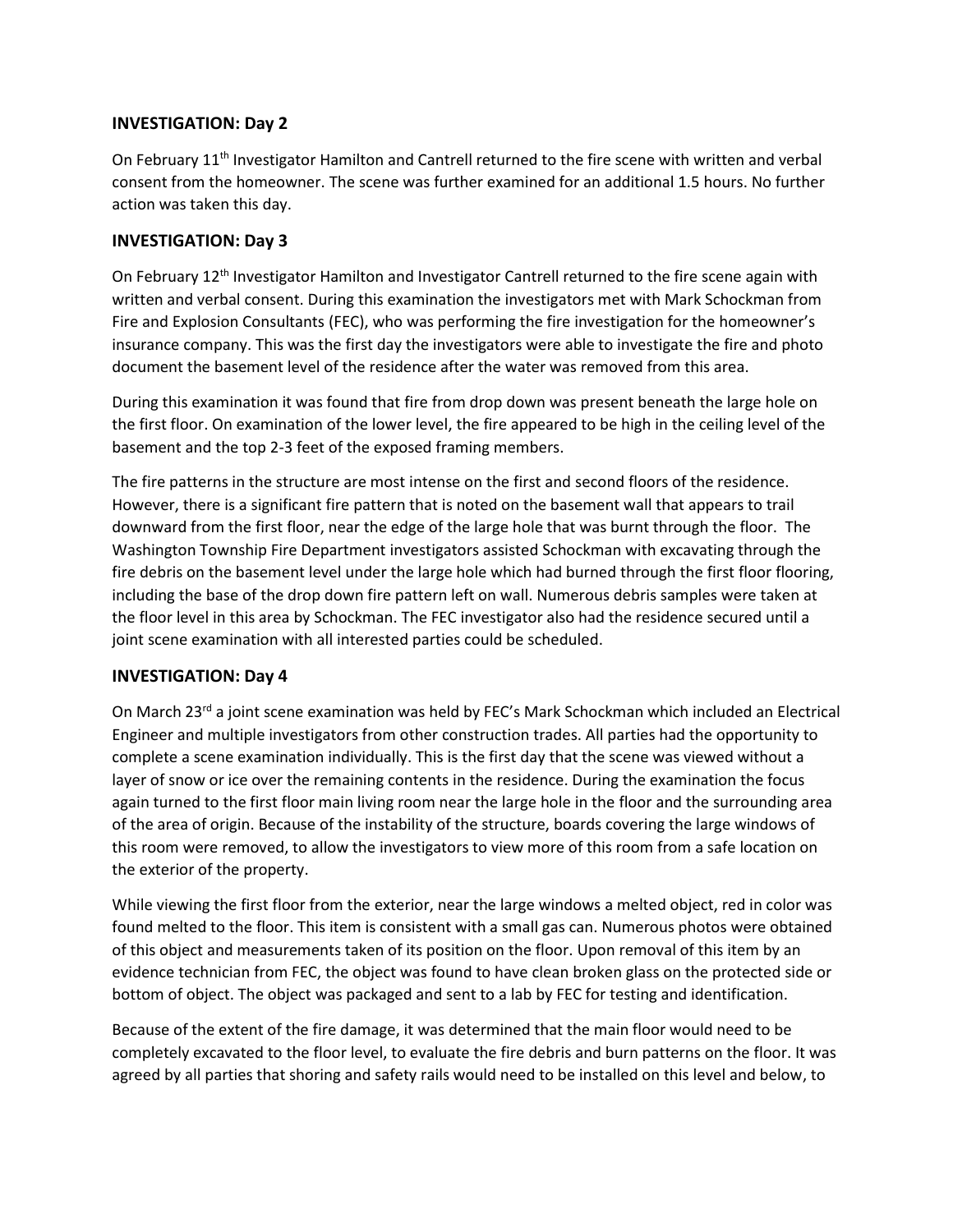safely complete the investigation. The house was secured by FEC and once the floor could be shored a final scene examination would be scheduled for this location.

After the Electrical Engineer examined the area of origin on this day, electricity was ruled out as a potential cause for this fire.

# **INVESTIGATION: Day 5**

On May  $6<sup>th</sup>$  a final joint scene examination was held by FEC with multiple investigators from the construction trades present. Numerous photos were obtained during this examination. The secured house was opened by FEC. All parties had the opportunity to complete a scene examination individually. During the examination, information obtained during interviews of painters was followed up on.

Painters reportedly were staining wood trim at this property on the day before the fire. One painter had been working in a pool room unaffected by the fire, and the other had been working on the second floor bedroom above the main fire floor. All stain cans and trays with applicators were found in the locations were the painters stated they would be located and were documented. Spontaneous combustion from the improper disposal of the staining applicators, was eliminated at this time as a possible cause of this fire.

The focus again turned to the main living area on the first floor of the residence. FEC brought in an excavator to remove roof structures that posed a danger to the investigators. The excavator was also used to slowly sift and remove exterior walls and debris from the main fire floor. The debris was examined extensively with nothing remarkable located.

The first floor, main living area flooring was shoveled down to the bare subfloor and a fire hose was utilized to wash the floor to visualize any fire patterns that could be located. After washing down the entire main living area floor, irregular shaped burn patterns with varying degrees of intensity were located. These patterns are consistent with an ignitable liquid being poured in this location. A final sample of subfloor was collected by an evidence collection technician from FEC, and sent for analysis. At the conclusion of this day, the house was released by the insurance company to the owners, who were present for the final exam.